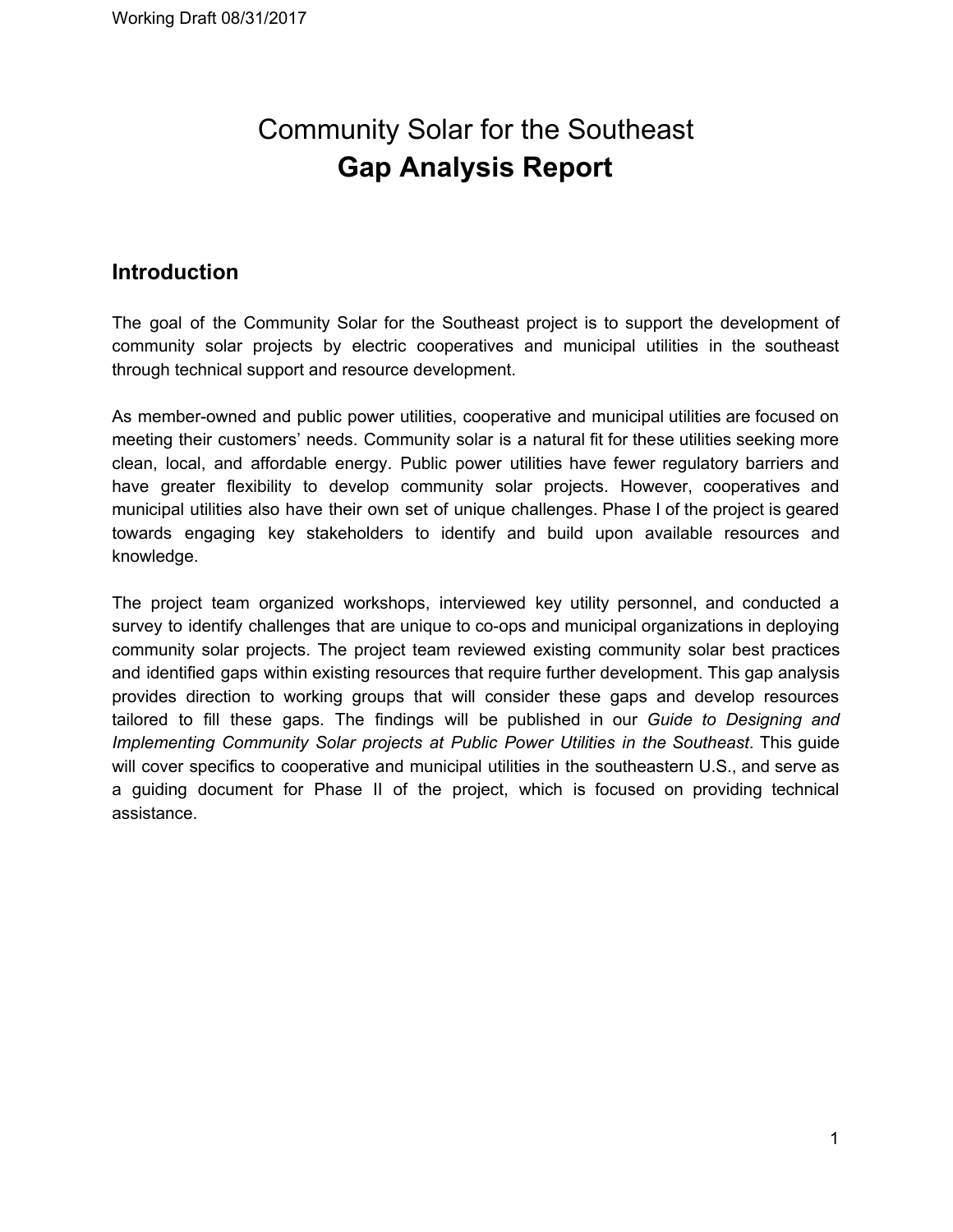## **Key Survey Results**

- 1. **Response Rate** We received 33 responses to the survey out of 129 potential respondents; this is a 25.6% response rate.
- 2. **Average Time Spent** Respondents spent an average of 8 minutes and 39 seconds completing the survey.
- 3. **Interest in Working Groups** 11 respondents said they would be interested in participating in working groups on gaps and challenges, and another 11 said they would "maybe" be interested. 11 respondents said they were not interested in participating in working groups.
- 4. **Organization Type** The respondents were affiliated with various types of organizations. The number of respondents by organization type is presented in the graph below:



#### 5. **Community Solar Programs** -

- 8 respondents indicated that their organization currently has a community solar program. 25 respondents indicated that their organization does not have a community solar program.
- Of the respondents whose organizations currently lack community solar programs, 6 indicated their organization plans to have a program in the future,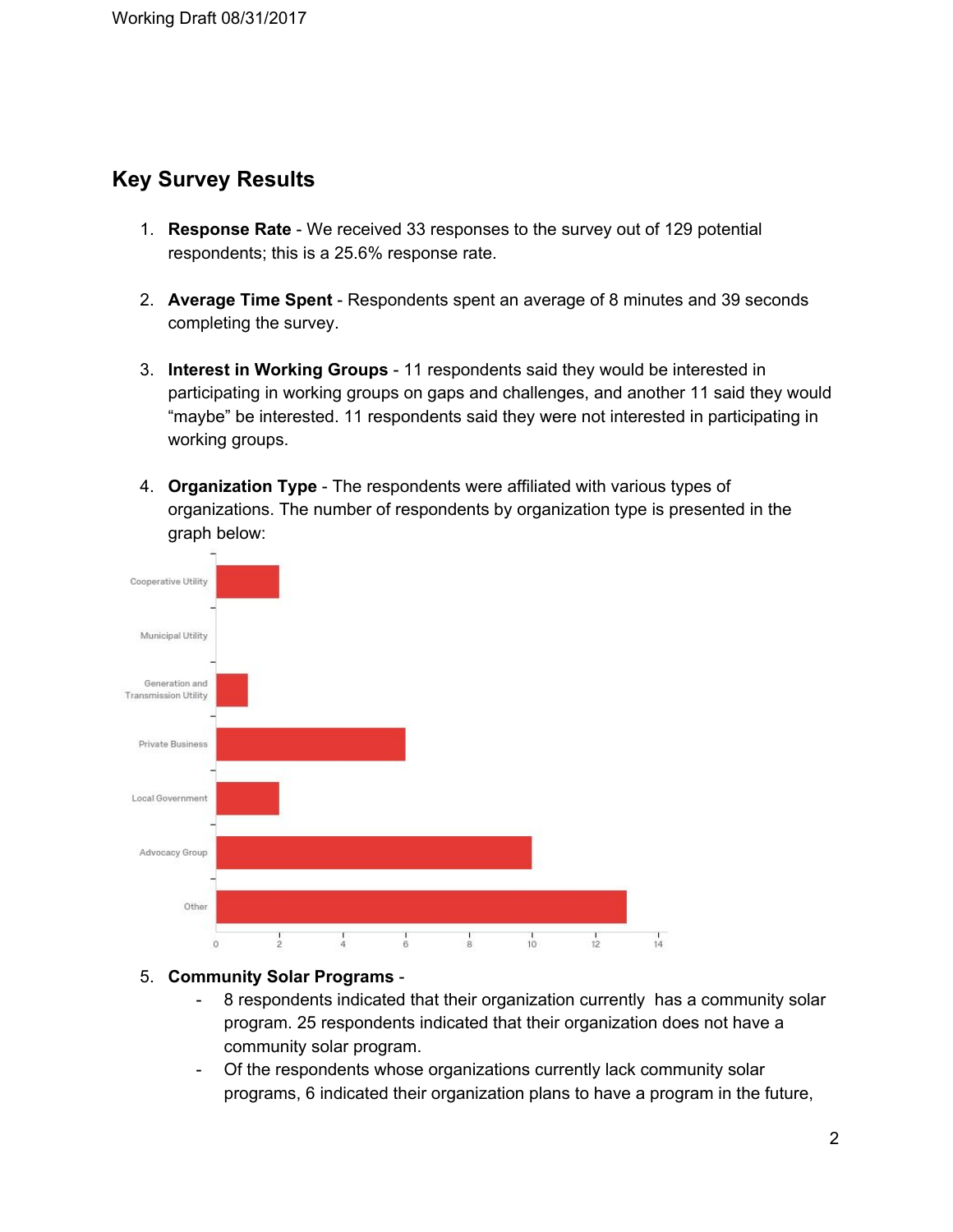and 18 said their organization is not planning to have a community solar program.

- 2 of the respondents whose organizations were not planning on having community solar had considered community solar programs but decided against them. 14 respondents indicated that their organizations had not considered community solar.
- 6. **Organizations with or planning Community Solar Programs** Of the respondents with community solar programs, the number of respondents by organization type was:
	- 1 cooperative utility,
	- 2 private businesses
	- 2 local governments
	- 2 advocacy groups
	- 2 "other"

Of the respondents planning to have community solar programs, there were:

- 1 cooperative utility
- 2 private businesses
- 2 advocacy groups
- 1 "other"
- 7. **Success of Current Programs** Respondents expressed a generally positive assessment of the success of their current community solar programs. Most expressed that the programs had been at least somewhat successful, although many of the programs were still at early stages, making assessment necessarily premature. All of the respondents representing cooperative utilities and local governments expressed that their programs were still at too early a stage to judge success.
- 8. **Gap and Challenge Ranking** We asked respondents to rank some potential gaps and challenges in order of importance. This was the resulting importance ranking based on rank-weighted averaging:
	- 1. Program Model and Pricing
	- 2. Limitations in Wholesale Power Contracts
	- 3. Different State Policies
	- 4. Unfamiliarity with Program Design
	- 5. Integration with Billing
	- 6. High Upfront Costs
	- 7. Unfamiliarity with Storage Options
	- 8. Cost-Shifting to Non-subscribers
	- 9. Customer Interest
- 9. **Other Gaps/Challenges** Respondents suggested some additional gaps and challenges in an open entry space. Two respondents highlighted dealings with investor-owned utilities. Another respondent indicated a lack of interest in new programs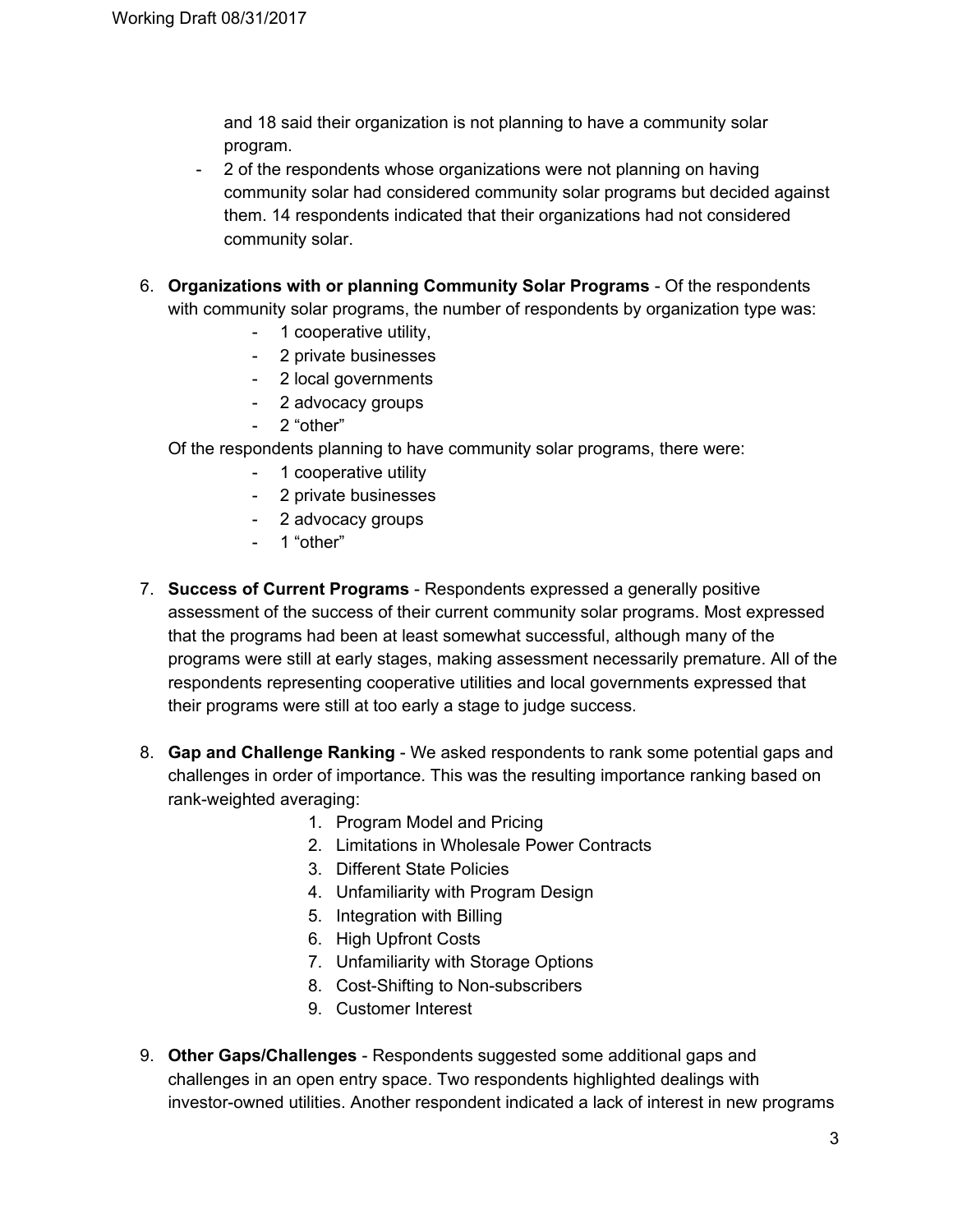from cooperative utility management. One respondent mentioned the necessity of obtaining city council support (presumably for municipal utility programs) and the need to consider the effect on city revenue allocation. One respondent indicated that the future of the investment tax credit was a challenge. One respondent wrote that the premiums placed on customer subscribers in various markets were a challenge, perhaps referring to difficulties promoting community solar to low-income customers. One respondent stated that overcoming misinformation was a challenge.

- 10. **Assistance/Service Ranking** We asked respondents to rank some technical assistance and service options that the SES team may provide according to how helpful they thought these options would be. This was the resulting ranking based on rank-weighted averaging:
	- 1. Economic Feasibility Analysis
	- 2. Education and Promotion
	- 3. Community Solar Program Design
	- 4. Customer Survey
	- 5. Joint Procurements
	- 6. Site Assessments
	- 7. Market Research
	- 8. Power Dispatch Modeling
- 11. **Appealing Aspects of Community Solar** Responses to the question "In general, which aspects of community solar are appealing to your organization?" are shown in the graph below:



12. **Solar Plus Storage Interest** - Responses to the question "Is your utility in any way interested in solar plus storage?" are shown in the graph below: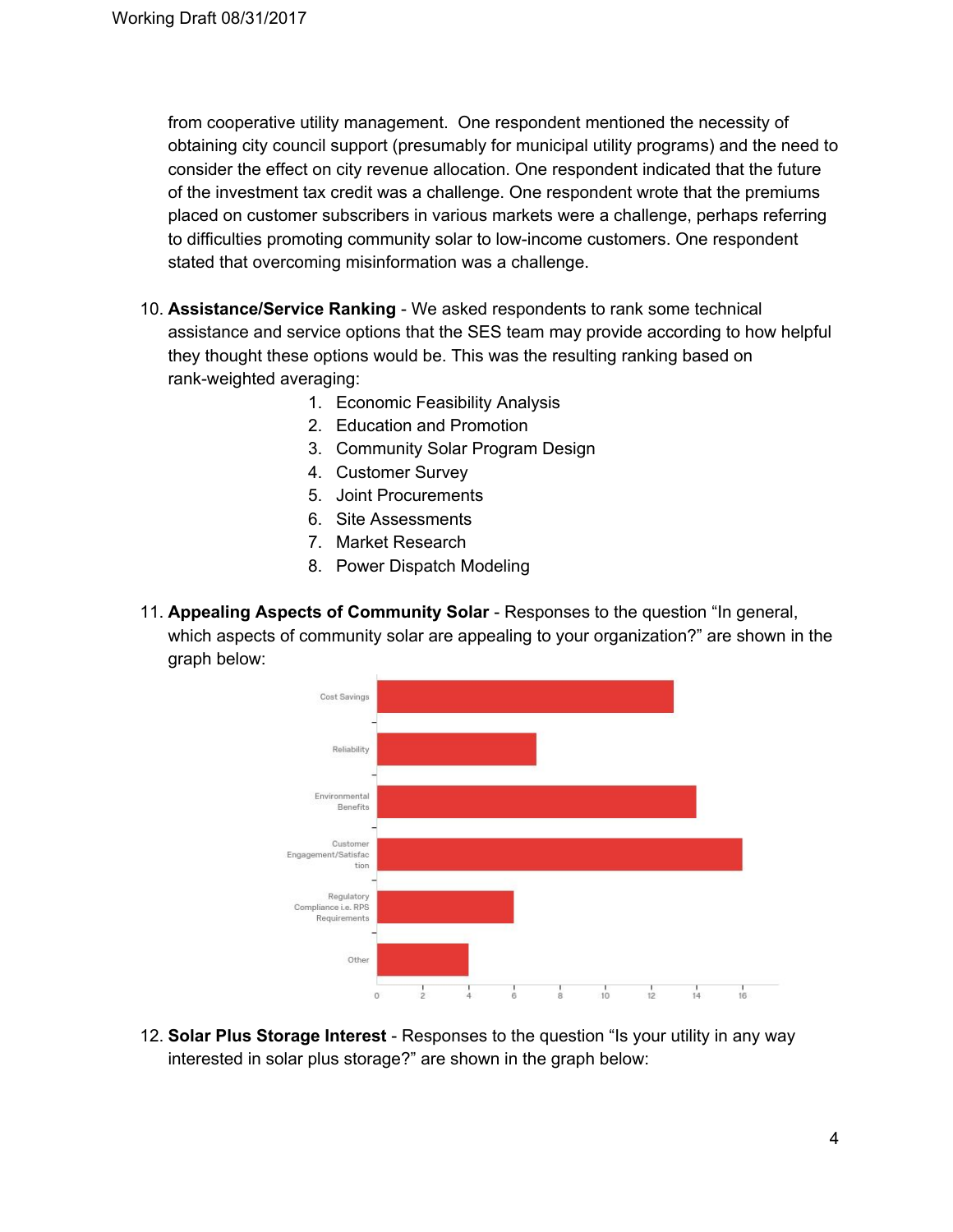

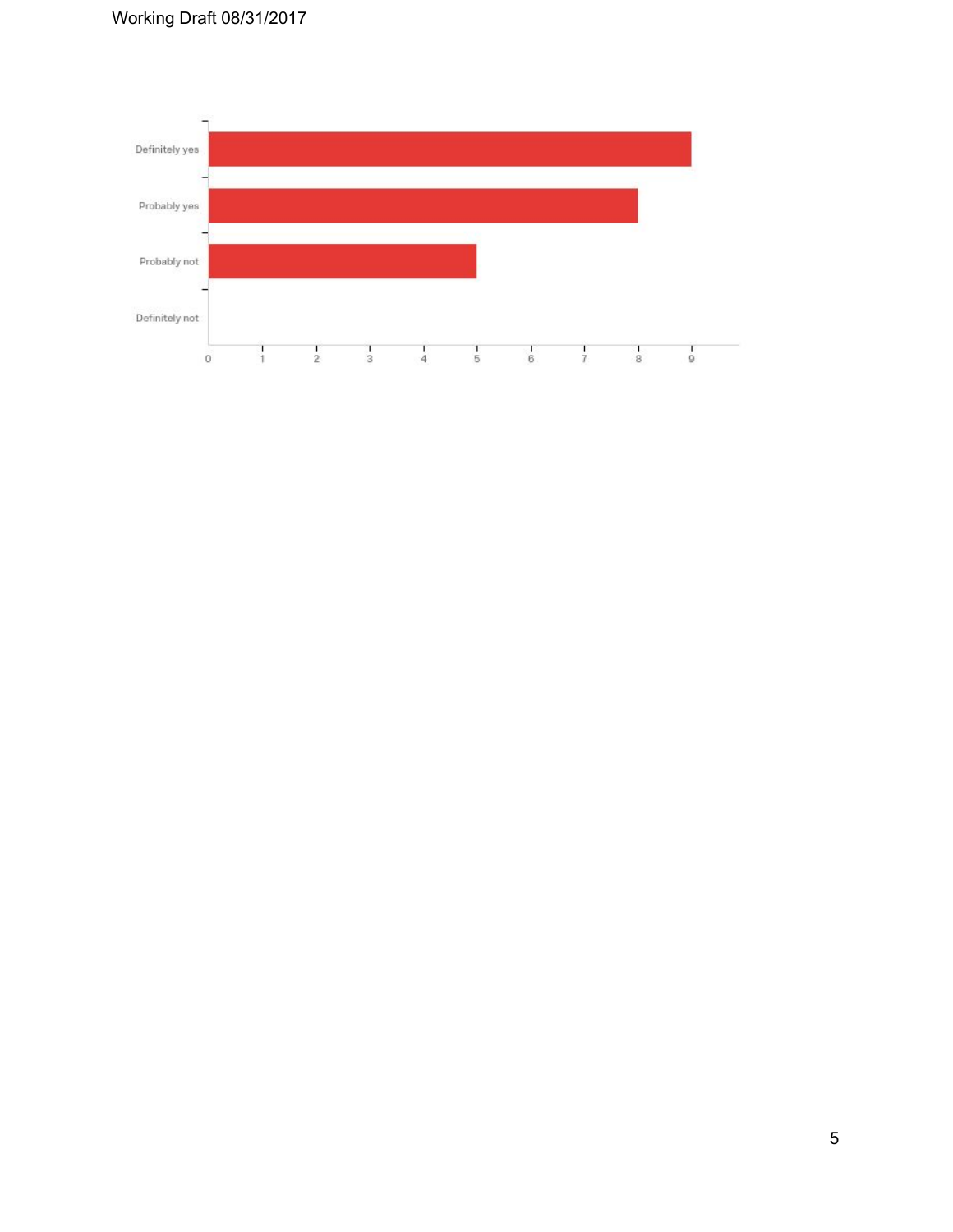## **Key Takeaways from Survey**

One message from the survey is that **customer interest** in community solar is not a major problem for community solar programs; customer interest was the least important challenge ranked, and customer engagement and satisfaction was the most important reason for organizations to find community solar appealing. Whether this characterization applies outside our survey population is unclear, but we can at least say that community solar programs with representatives involved in the survey are more motivated than they are challenged by customer interest.

Another message is that **program design** is viewed as a challenge. It appears that the technical and financial aspects of program design are not what is driving the concern here, as respondents indicated that site assessment, power modeling, and joint procurements were low priorities for assistance, and high upfront costs, although important to some respondents, were not highly ranked as a challenge overall. Instead, respondents seem more concerned by valuation and pricing issues, as well as legal and policy issues.

Respondents expressed a high degree of interest in assistance with **economic feasibility analysis**. This appears to reflect interest in valuation or cost-benefit analyses like what was performed for Fayetteville Public Works Commission, and ties in with the ongoing evolution and increasing complexity of solar valuation approaches taking place throughout the country. The increasing importance of energy storage will also have implications for solar valuation and will need to be addressed in program design.

The differences in state policies and **limitations in wholesale power contracts** were also viewed as important challenges. It is possible that a major program design challenge is figuring out how to design programs so that they do not conflict with state or utility rules, and make the best use of available policy-based incentives and compensation structures.

Based on the survey takeaways and our assessment of currently available resources, we classified the identified gaps and challenges into non-gap challenges, which the SES team will only address through technical assistance, and current gaps, which the SES team will address through both resource development and technical assistance.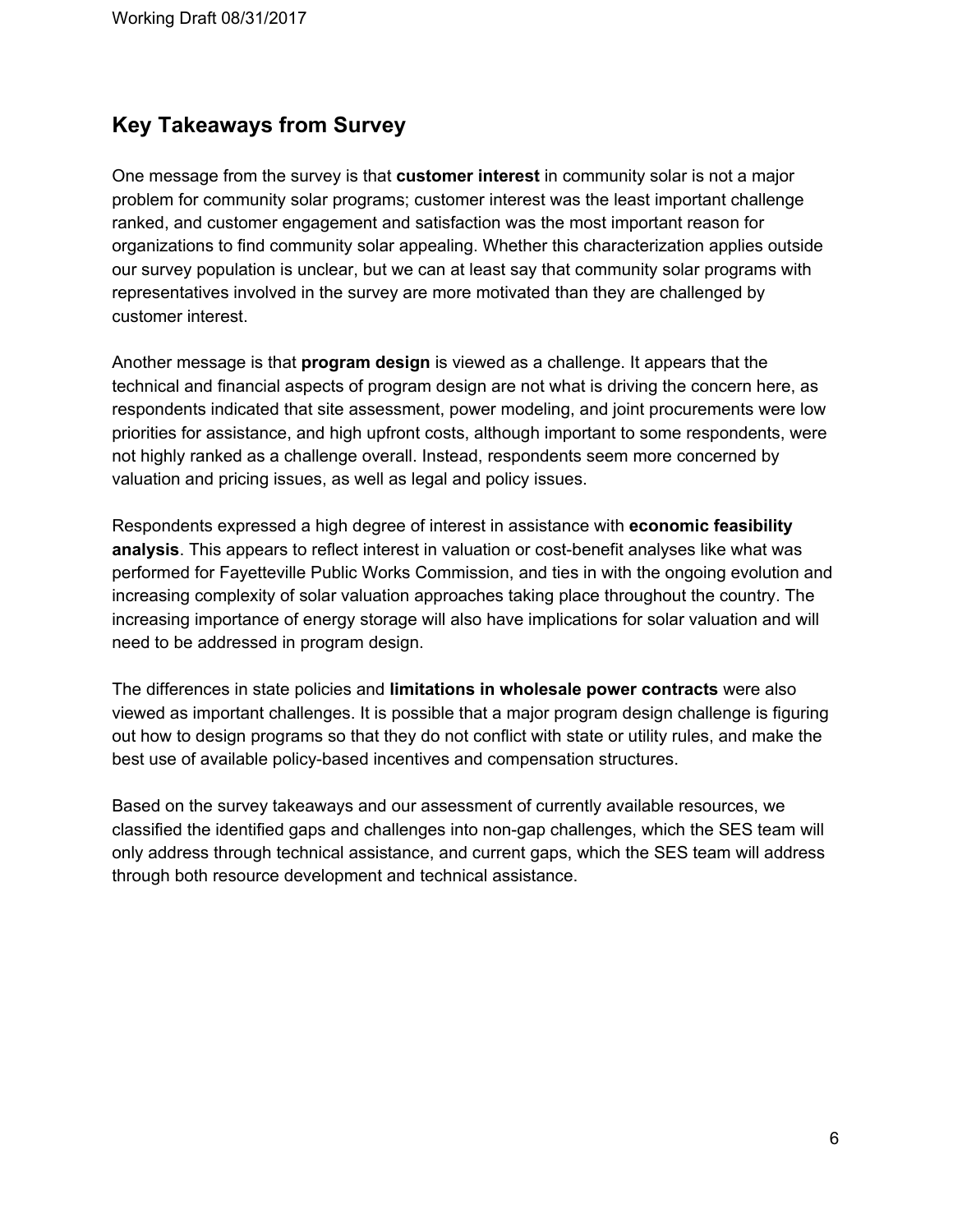## **Non-Gap Challenges**

Several of the challenges identified by survey respondents may be addressed by existing resources. As there is no need to generate additional resources to address these issues, we refer to them as "non-gap challenges." While these challenges do not require working groups or further research, they do present a need for technical assistance utilizing existing resources and tools.

The first non-gap challenge identified was **billing integration**. Multiple resources, including NRECA's Community Solar Playbook, currently exist to assist utilities with integrating community solar fees and credits into the customer billing system, so additional resource development would be duplicative.

The next non-gap challenge identified by respondents was **community solar program design**. NRECA's Community Solar Playbook and SEPA's Community Solar Program Design Models guide both provide comprehensive information on utility-sponsored community solar program design. While these resources provide most relevant information related to program design, we found that two narrow issues within community solar program design - (1) the impact of energy storage on program design and (2) innovative credit structures, such as those based on the value of solar or time-varying rates - require further research and are discussed later in the Current Gaps section.

Another non-gap challenge identified was **customer interest**. Several resources related to program marketing and communications currently exist, including NRECA's Community Solar Playbook and SEPA's Utility Community Solar Handbook. Through use of these resources and targeted technical assistance, these challenges may be overcome.

**Upfront cost** was another non-gap challenge identified by respondents. While the team may provide information and technical assistance related to incentives, financing options, bulk procurement, and optimal RFP design, cost itself is a challenge that cannot be directly solved by the project team. Sufficient resources currently exist related to incentives, project finance, bulk procurement, and RFP design, such as the Database of State Incentives for Renewables and Efficiency, NRECA's Community Solar Playbook,and project partner Rocky Mountain Institute's direct experience in bulk procurement.

The final non-gap challenge identified was **overcoming misinformation or a lack of information** among both customers and decision-makers. A wealth of resources, including SEPA's Utility Community Solar Handbook, currently exist that describe what community solar is, as well as the value and benefits it provides. Misinformation is a continual challenge, but it is one that may be addressed through technical assistance and provision of existing educational resources.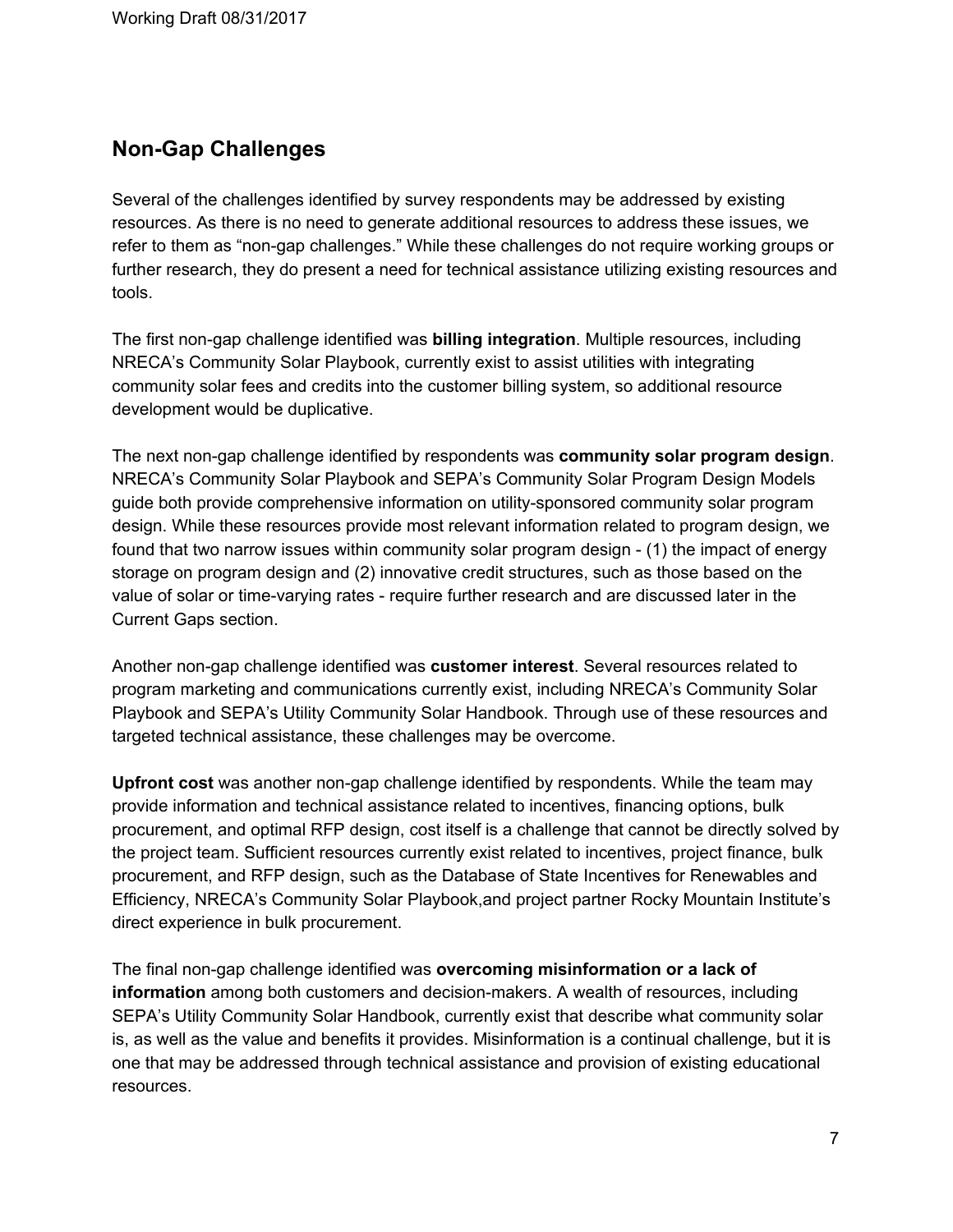## **Current Gaps**

These are challenges that this project will seek to address; there are currently few existing resources for addressing them, and the project team has the capacity to develop resources that will help address them.

#### **1. Program Design Including Storage**

The economics of electricity storage have improved rapidly over the last several years. Although storage options are generally expected to be helpful to solar, program design for community solar will need to adjust to make sure that storage is used economically. Resources for community solar program design therefore need to be updated or supplemented with information and guidance on how to incorporate storage into community solar programs.

The SES project team will convene a working group on storage with the aim of creating a resource examining program design for current and planned community solar projects involving storage. The valuation and credit rate working group described below will also consider storage and how it pertains to valuation and compensation.

#### 2. **Innovative Credit Rate Structures**

While most community solar programs, like net metering programs, have traditionally credited participants at the retail rate, states and utilities are looking increasingly at alternative credit rate structures. In Hawaii, proposed community solar rules would provide time-varying credit rates to participants, while Minnesota is shifting toward community solar credit rates based on the value of solar. New York is now utilizing a "value stack" approach, whereby credit rates are based on the hourly locational value of the energy, the capacity value, the environmental value, and the demand reduction/locational system relief value.

Utilizing an alternative credit rate design can often provide for a more accurate compensation scheme. Introducing locational, temporal, or value-based variation increases granularity and may help avoid cross-subsidization - a concern noted by multiple survey respondents. However, these rate structures are generally much more complex to implement, especially in locations without wholesale power markets, like the southeastern U.S, and few resources are currently available about emerging credit rate options for community solar and how utilities may implement them.

The p`lus storage, and (3) how the utility may implement each design, both from a technical standpoint and a billing standpoint. As discussions around value of solar tend to be rife with debate about which benefits to include in the value calculation, the project team will work to provide objective guidance on different valuation options and methodologies, rather than advocate for one particular approach. The team will also incorporate rate design flexibility into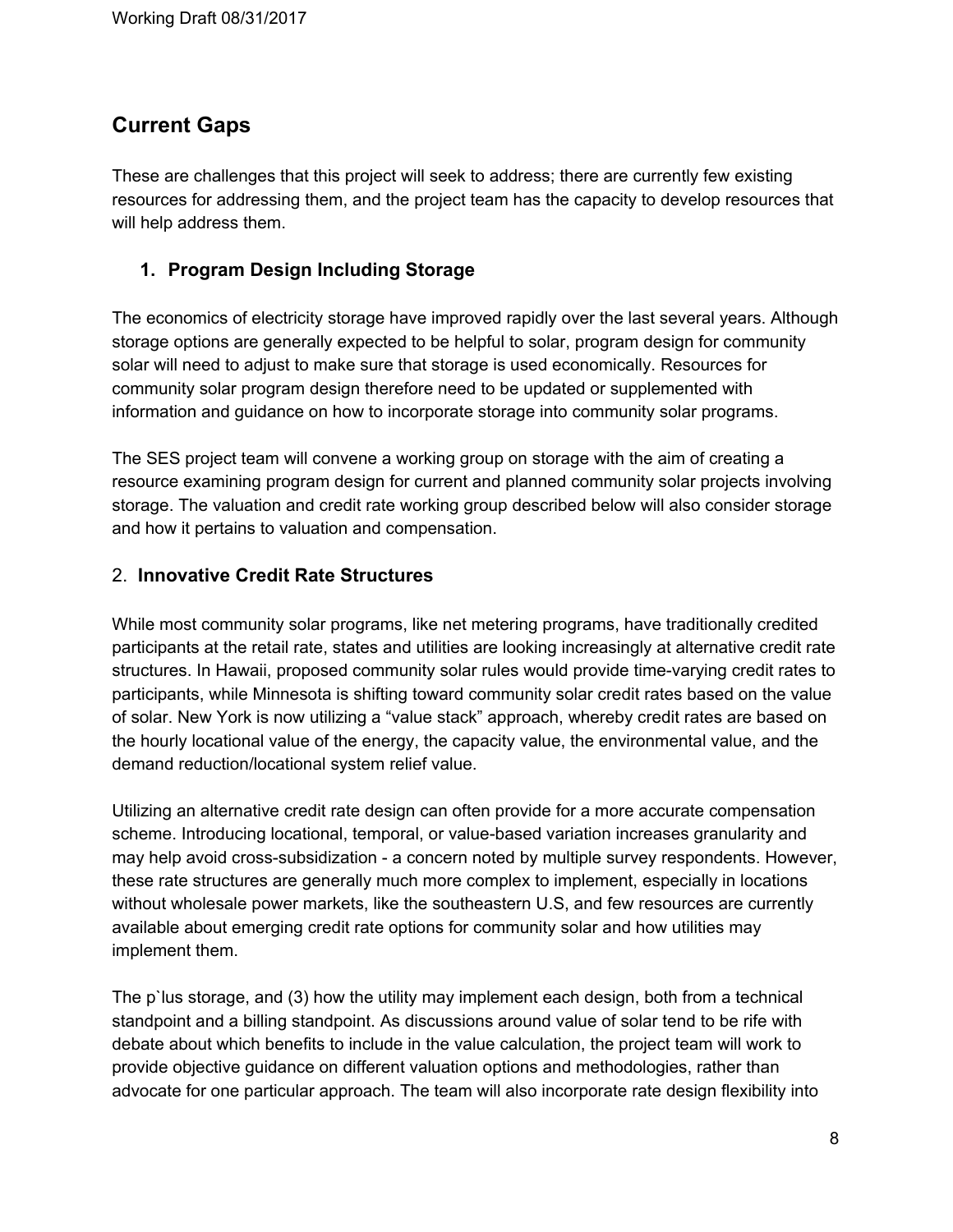its technical model in order to analyze the impact on customer payback for technical assistance recipients.

NCCETC's pilot work with the Fayetteville Public Works Commission will help to inform discussion of this gap. Fayetteville's proposed project would credit participants at a rate based on the value of solar plus storage, rather than a standard retail or avoided cost rate. This case study will provide insight on the benefits of an innovative credit structure and the methodology behind it.

#### **3. State Policy and Market Variations**

State governments wield significant control over their electricity markets. However, while state laws and regulations may impact co-ops and municipal utilities to a degree, these utilities also have a lot of control over their own operations. Cooperative and municipal utilities are not governed by state rules they are limited by long term power purchase contracts with their generation and transmission providers or with merchant generators, which can further complicate the development of community solar projects. As a result of these variations, implementing community solar in each of the ten southeastern states covered by this project may come with ten different sets of challenges.

A complete understanding of the existing regulatory environment for community solar in each state will be crucial to the successful delivery of high-value technical assistance in this project. The responses to the survey showed that other stakeholders in the southeast agree with the project team's assessment that a full account of the policy environment for each state is a noticeable gap in the available resources.

The project team has created a draft document which provides information about the current policy landscape for each southeastern state. The team will convene a working group to fully document the policy and market conditions for each state, using the draft document as a starting point.

### **4. Getting buy-in from local leadership (city council, co-op board); tailoring to local political contexts**

Aside from the resources developed by the NRECA, most of the existing resources for community solar are focused on investor-owned utilities. While many of the topics on community solar design are cross-cutting, public power utilities have different operational and regulatory structures with different end goals. Investor-owned utilities are for-profit companies that are regulated by and accountable to the state public service commission. Municipal utilities are government entities that are typically regulated by and accountable to the city council. Similarly,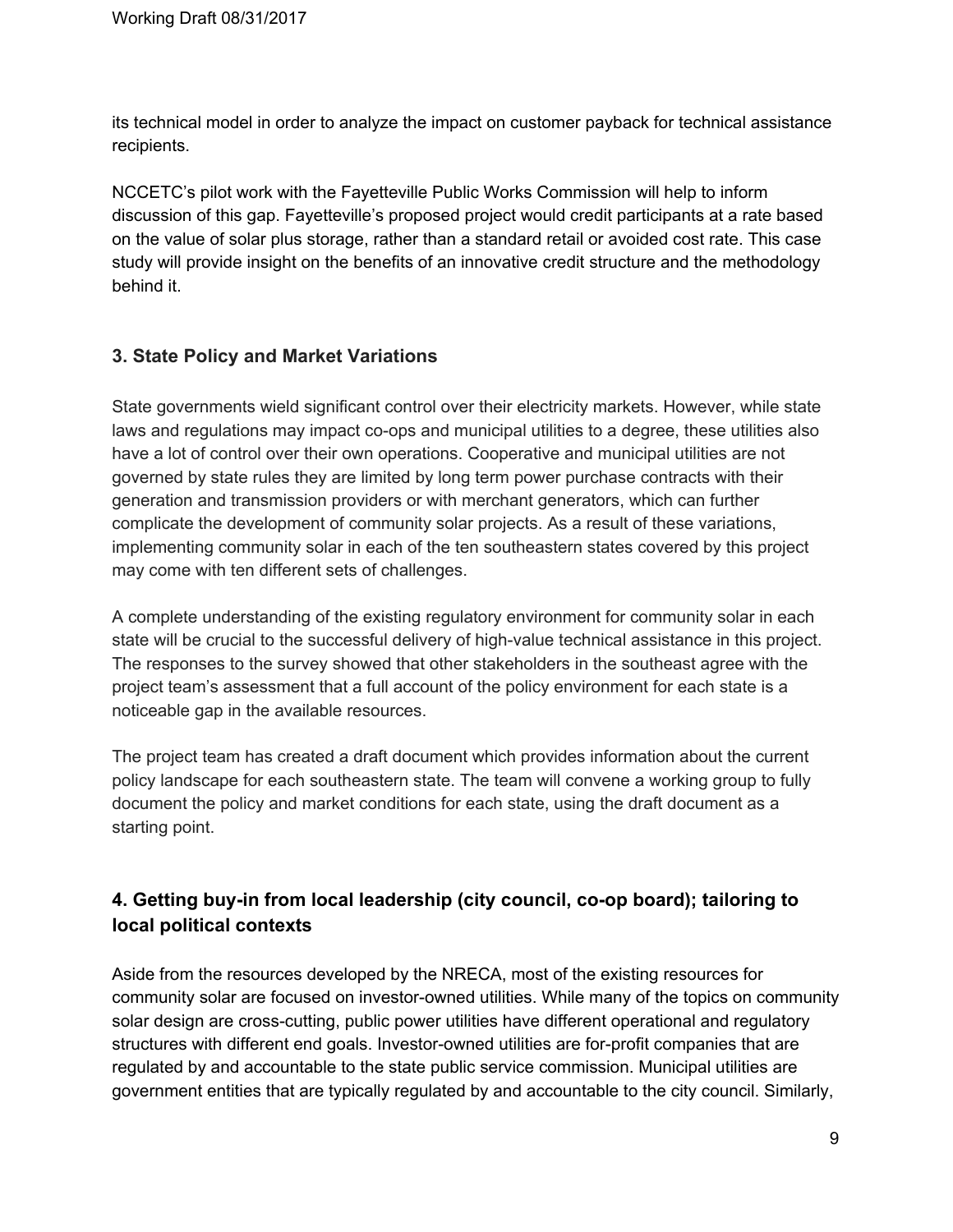electric cooperatives are non-profit entities that are member-owned and governed by the member-elected board. State public service commissions usually have limited purview over both municipal utilities and electric cooperatives. This independence provides these utilities with significant flexibility in terms of making decisions that are relevant to its jurisdiction or membership.

There is little existing literature that explores how this flexibility and local decision-making ability of co-ops and municipal utilities affects community solar development. Since both municipal utilities and electric co-ops are concerned about local community values, customer service, and community engagement, one can assume that they would be more likely to be interested in community solar. This working group will explore effective strategies to obtain support from city councils or co-op leadership bodies to develop community solar projects.

While both municipal utility and electric cooperatives are non-profit entities, they differ in terms of how they treat costs and savings from utility operations. A city council could choose to pass on the savings from utility operations to fund other city operations. Since rural electric cooperatives are member-owned, any excess of revenue collected is owed to the members and distributed according to the bylaws. Since community solar development requires upfront investment and can provide significant savings over its lifetime, a municipal utility and a cooperative may consider this through different lenses. This difference in treatment could impact the utilities' views on community solar development. This working group will examine these differences and how it impacts support from utility leadership.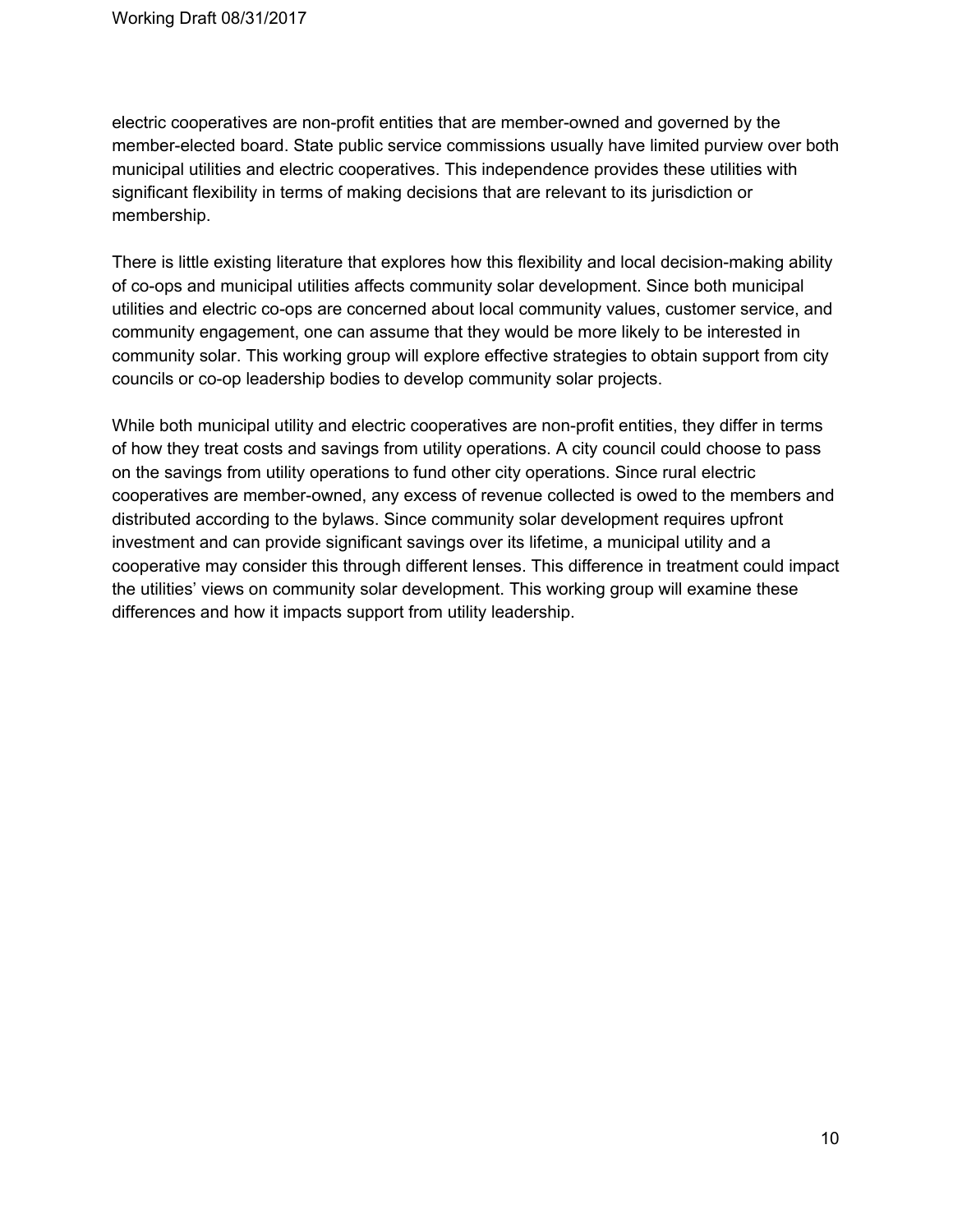Working Draft 08/31/2017

## **Next Steps**

The NCCETC will establish separate working groups consisting of project partners and other stakeholders to consider workable solutions to the gaps identified in this report. The stakeholder-driven working groups will provide guidance in creating additional resources for each of the identified challenges. The working groups will meet through conference calls and webinars when appropriate on a weekly basis and collect input from all participating stakeholders. The deliverable will include a white paper summarizing the working group findings and conclusions, which will be incorporated into the *Community Solar Design and Implementation Guide* published at the end of Phase I of the project. Lessons learned and any derivative work of the working groups will be incorporated into the next stage of the project.

Please contact *[communitysolar@ncsu.edu](mailto:communitysolar@ncsu.edu)* for more information. Additional resources are available at the project website - <https://nccleantech.ncsu.edu/community-solar/>.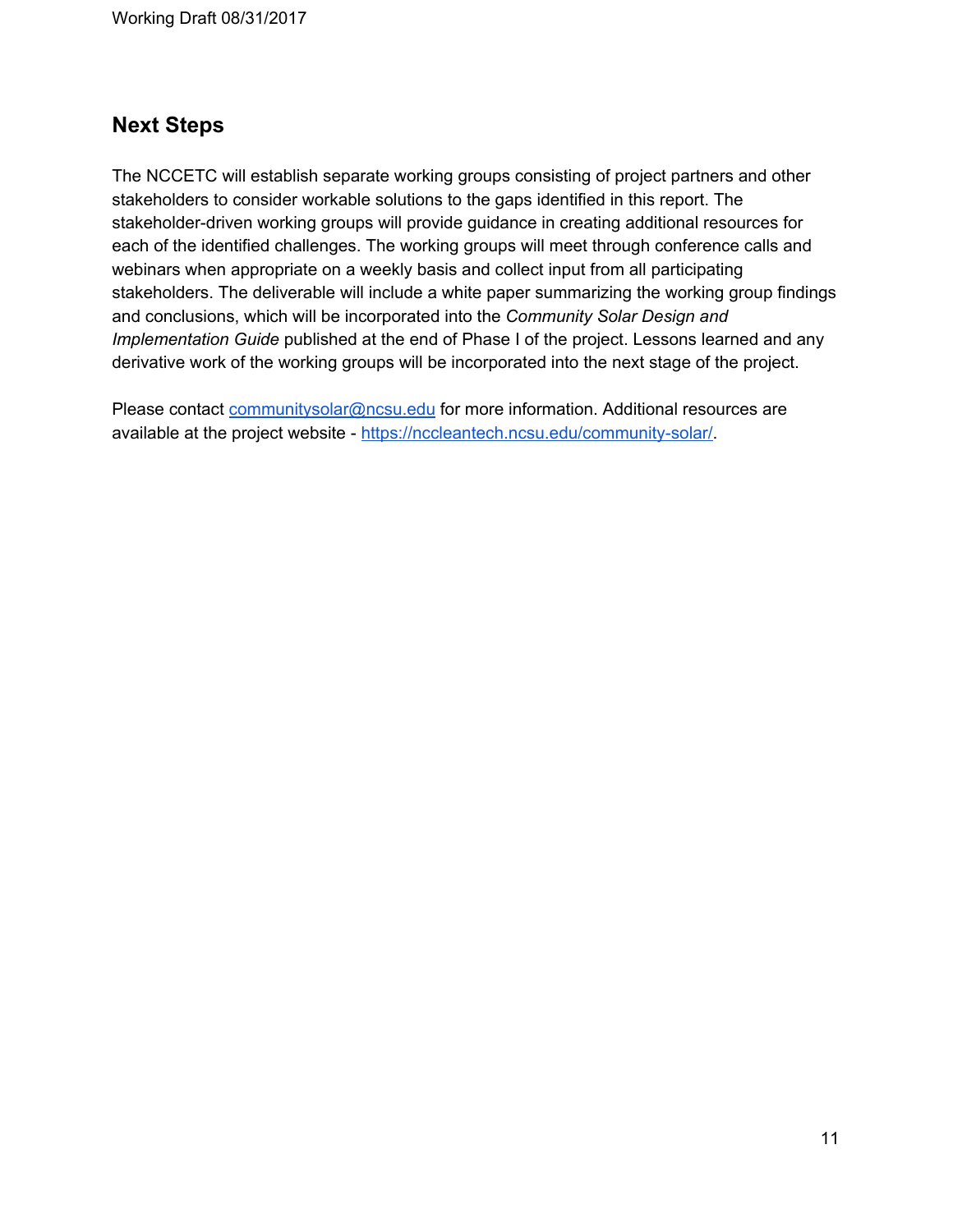## **Appendix**

#### **Survey Tables:**

**Gap and Challenge Ranking** - 29 respondents had answers recorded to this question, but 9 of these respondents left the rank order entirely unchanged from the default; we assume these respondents did not actually answer this question, leaving 20 responses. The responses to this question are summarized in the table below. The top row contains the rank order options for each gap (1 being most important, 9 least important), and the left-hand column lists the gaps. The cells show the number of respondents that gave each gap each rank. The right-hand column gives an aggregate measure of importance for each gap based on weighting of the ranks given to each gap by the respondents.

|                                                              | Rank<br>1      | Rank<br>$\overline{2}$ | Rank<br>3      | Rank<br>$\overline{\mathbf{4}}$ | Rank<br>5               | Rank<br>6               | Rank<br>$\overline{7}$ | Rank<br>8               | Rank<br>$\boldsymbol{9}$ | Weight<br>ed<br>Import<br>ance |
|--------------------------------------------------------------|----------------|------------------------|----------------|---------------------------------|-------------------------|-------------------------|------------------------|-------------------------|--------------------------|--------------------------------|
| Integrati<br>on with<br><b>Billing</b>                       | $\mathbf{1}$   | 5                      | $\mathbf{1}$   | $\overline{2}$                  | 5                       | $\overline{2}$          | 1                      | $\mathbf 0$             | 3                        | 107                            |
| Limitatio<br>ns in<br>Wholesa<br>le<br>Contract<br>${\sf s}$ | $\overline{2}$ | $\overline{2}$         | 5              | $\,6$                           | $\mathbf{1}$            | $\mathbf{1}$            | $\pmb{0}$              | $\overline{2}$          | $\mathbf{1}$             | 119                            |
| <b>Different</b><br><b>State</b><br>Policies                 | $\overline{5}$ | $\mathbf{1}$           | $\overline{2}$ | $\overline{2}$                  | 3                       | $\overline{2}$          | 3                      | $\mathbf 0$             | $\overline{2}$           | 113                            |
| Program<br>Model<br>and<br>Pricing                           | $\mathfrak{S}$ | $\overline{2}$         | 3              | 3                               | $\overline{\mathbf{4}}$ | 3                       | $\overline{2}$         | $\mathbf 0$             | $\mathbf 0$              | 120                            |
| Unfamili<br>arity with<br>Storage<br>Options                 | $\mathbf 1$    | 3                      | 1              | $\overline{2}$                  | $\overline{2}$          | $\overline{\mathbf{4}}$ | 1                      | $\overline{\mathbf{4}}$ | $\overline{2}$           | 91                             |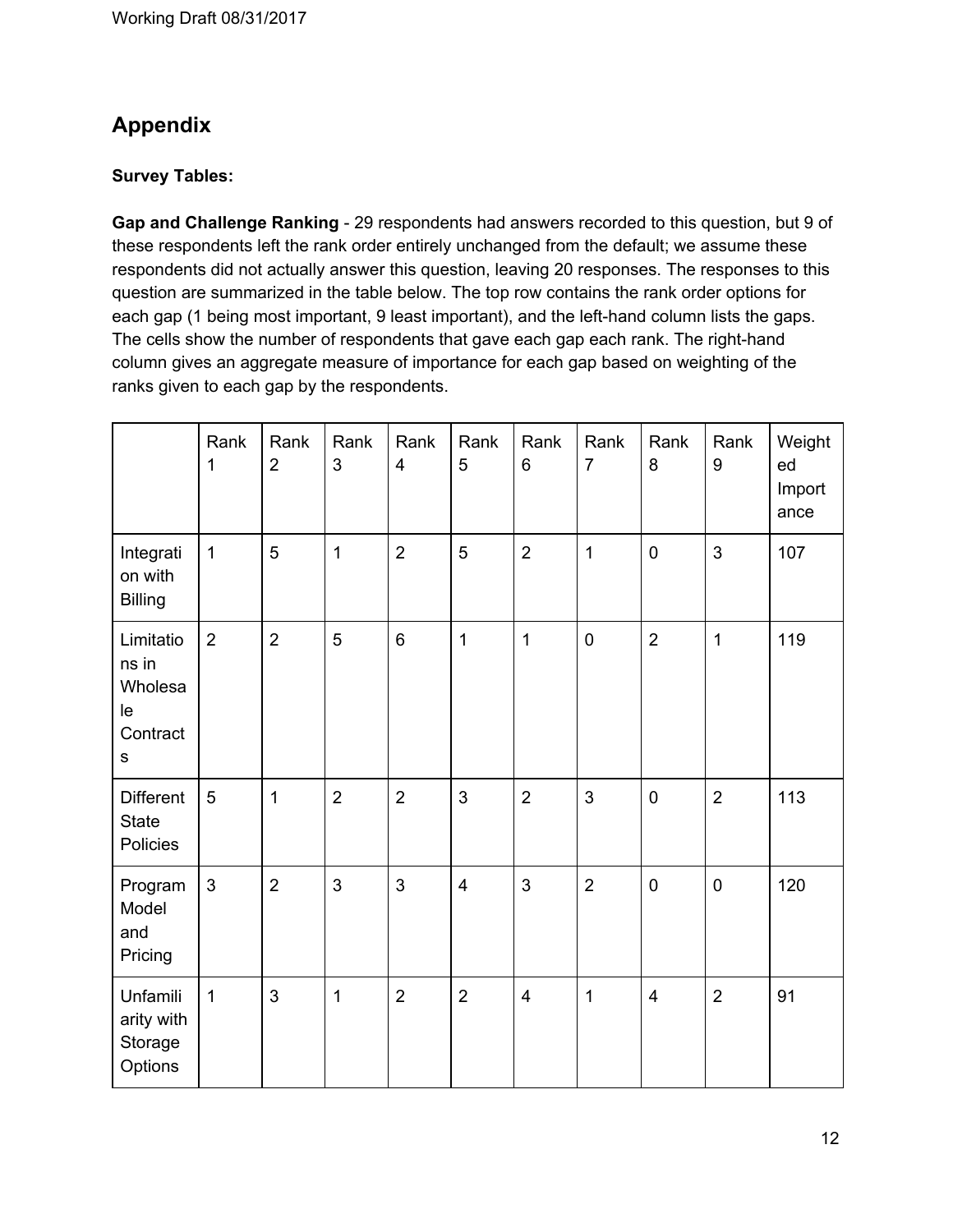| Unfamili<br>arity with<br>Program<br>Design   | $\overline{4}$          | $\overline{2}$ | $\mathbf 0$             | $\overline{2}$ | $\overline{4}$ | $\overline{\mathbf{4}}$ | $\overline{2}$ | $\overline{2}$ | $\pmb{0}$ | 110 |
|-----------------------------------------------|-------------------------|----------------|-------------------------|----------------|----------------|-------------------------|----------------|----------------|-----------|-----|
| Cost<br>Shifting<br>to<br>Non-sub<br>scribers | $\pmb{0}$               | $\overline{2}$ | $\overline{\mathbf{4}}$ | $\mathbf 0$    | $\mathbf 0$    | $\mathfrak{S}$          | 5              | 3              | 3         | 80  |
| High<br>Upfront<br>Costs                      | $\overline{\mathbf{4}}$ | 1              | 3                       | 1              | $\mathbf 0$    | 1                       | 4              | 5              | 1         | 98  |
| Custome<br>r Interest                         | $\pmb{0}$               | $\overline{2}$ | 1                       | $\overline{2}$ | 1              | $\boldsymbol{0}$        | $\overline{2}$ | $\overline{4}$ | 8         | 62  |

**Services and Technical Assistance Ranking** - 29 respondents had answers recorded for this question, but as with the gap ranking question 9 respondents left the rank order at the default and are therefore excluded, giving 20 considered responses. The table below summarizes responses to the question in the same way as did the previous table for the gap ranking question.

|                                     | Rank<br>1      | Rank<br>$\overline{2}$  | Rank<br>3 | Rank<br>4      | Rank 5      | Rank<br>6   | Rank<br>$\overline{7}$ | Rank 8         | Weig<br>hted<br>Impo<br>rtanc<br>e |
|-------------------------------------|----------------|-------------------------|-----------|----------------|-------------|-------------|------------------------|----------------|------------------------------------|
| Customer<br>Survey                  | 1              | 5                       | 3         | $\overline{2}$ | 3           | 1           | 3                      | $\overline{2}$ | 94                                 |
| Education<br>and<br>Promotion       | $\overline{7}$ | $\mathbf{3}$            | 1         | 3              | 1           | 3           | 1                      | 1              | 114                                |
| Economic<br>Feasibility<br>Analysis | $\overline{7}$ | $\overline{\mathbf{4}}$ | 8         | 1              | $\mathbf 0$ | $\mathbf 0$ | $\pmb{0}$              | $\mathbf 0$    | 137                                |